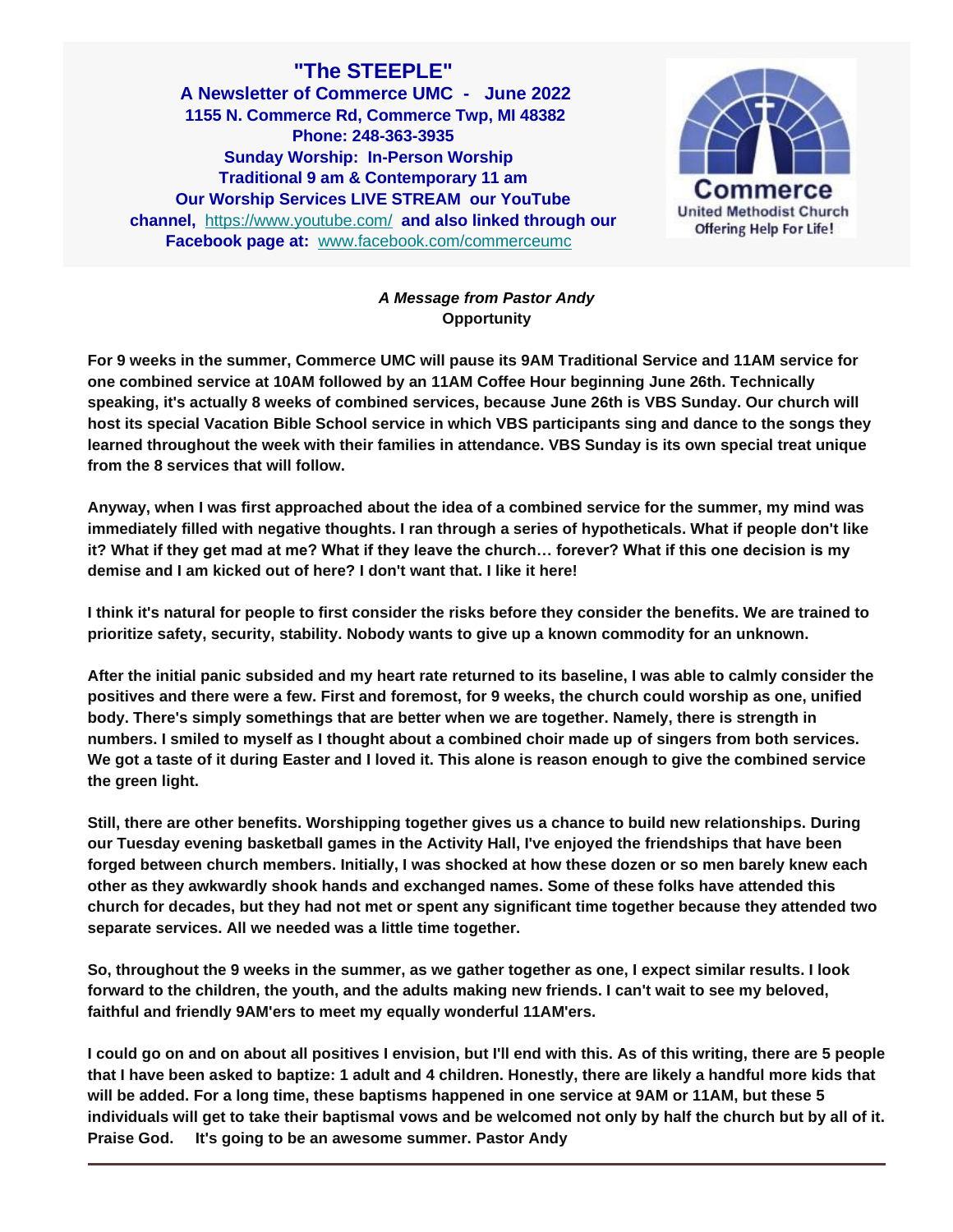

# **MCHS - Michigan Children's Home Society**

**Michigan Children's Home Society Picnic & Fun! -**

**Saturday June 18 as part of our mission work with the Boys Home the Mission Committee along with our UMMen will be hosting an end of the school year event to let the boys know they matter and we care about them.**

**We will start 9 am, with high rope climbing at TreeRunner Adventure Park in West Bloomfield, (5500 W. Maple Road, https://treerunnerparks.com/westbloomfield/) followed at noon by a dog & burger picnic at Drake Sports Park, 6801 Drake Road, West Bloomfield 48322 between 14 Mile & Maple Roads.**

**Many hands and happy hearts are needed to show this LOVE! If you participate on the Rope Climb, there is a fee of approx. \$42 each person. Entry into the park for the picnic is free. https://www.wbparks.org/drake-sports-park.html** 

**Please see the sheets on the board to sign up to help where / if you can. Not in the church to see the board, please call either Joe Griggs or Becky Lund listed below to help. Questions about fun activities; Joe Griggs at 248-761-7000 and for picnic & food questions; Becky Lund @ 248-887- 2511** 



**JUNE 2022 Kids-of-the-Kindgom**

 **Christian Education News**

 **VBS month has arrived!**

**The time is quickly approaching for us to open our doors to community kiddos and their families. How can you make this year's VBS a smashing success?**

- **- You can still sign up to volunteer!**
	- **Email Kristine if you are interested and we will get you set!**
- **- You can donate gift cards to Meijer or Kroger to be used to purchase snacks.**
- **- We are still in need of fabric paint for our t-shirt craft.**
- **- Be on the lookout for Summer Celebration sign-ups.**
- **- Pray. Pray for our volunteers. Pray for the teens. Pray for the VBS kiddos. Pray for their families.**

**The Christian Education Department has begun a monthly digital newsletter that is sent to our Children's Ministry families. This "Kingdom News" is a quick look at what is currently happening with the Kids of the Kingdom, as well as dates to plan for. If you would like to sign up to receive this monthly newsletter; email your Christian Education Director at KristineCUMC@gmail.com**

**Kristine Van Dussen- Christian Education Dir.**

[kristine.cumc@gmail.com](mailto:kristine.cumc@gmail.com) **248-363-3935 x304**

**If you are interested in helping in children's ministries at Commerce UMC, please contact Pastor Andy (248-363-3935 x301) to discuss opportunities to serve in this way.**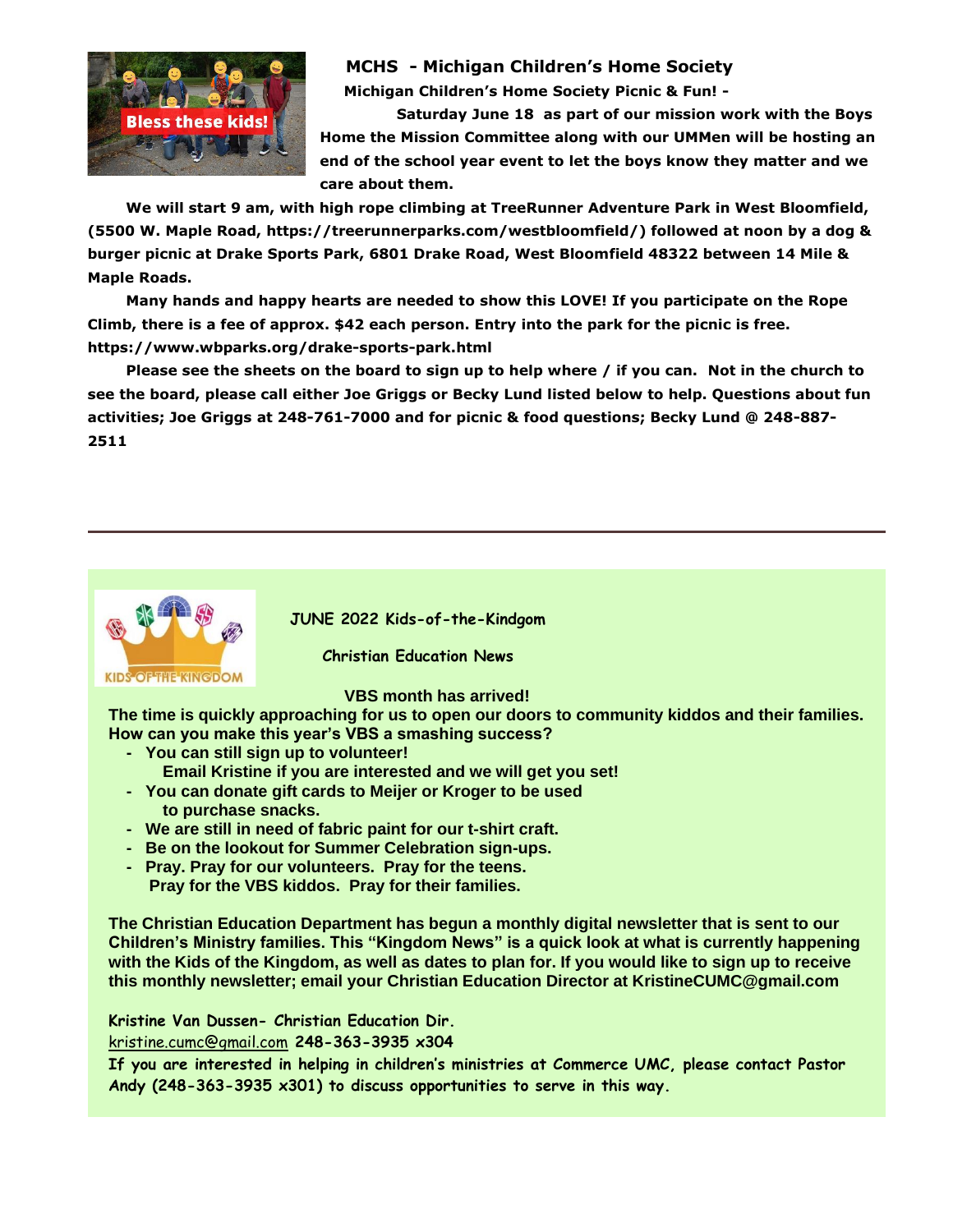## **Commerce UM Women Salad Luncheon and White Elephant Auction Saturday June 8, Fellowship Hall at 12 Noon. All women, Commerce church attenders as well as the local community are invited to attend.**

**After our meal we will have a White Elephant Auction. If you are interested to participate in the auction, please grift bag or wrap any item(s) you are not needing anymore and bring with you. Proceeds from the auction will be used for our local ministry work.**





# **CONGRATULATIONS TO OUR COMMERCE UMC GRADUATES!**

## **~ HIGH SCHOOL ~**

### **Matthew Kositzke**

**Matt is graduating from Walled Lake Northern High School and will be attending Saginaw Valley State University in the fall to study finance. He was a 4-year scholar athlete in swimming and a state qualifier for DECA (Distribution Education Club of America) this year.**

#### **Michael Kositzke**

**Mike is graduating from Walled Lake Northern High School and will be attending Central Michigan University in the fall to study in the healthcare industry; veterinary or Physical Therapy. He was awarded the Commerce UMC Legacy Scholarship, was a 4-year scholar athlete in swimming and participated in water polo this year.** 

#### **Genika Landry**

**Genika will be graduating from Lakeland High School and in the fall will be attending Motion Picture Institute in Troy MI to begin her studies within the film industry.**

#### **Lucas Simpson**

**Lucas will be graduating from WL Northern this June. He was a member of the Varsity Soccer team, National Honor Society (NHS), and German National Society (GNHS). Lucas will be attending Grand Valley State University (GVSU) this fall to study Statistics.**

## **~ COLLEGE ~**

#### **Hannah Joi Brassell**

**Hannah has graduated from Pacific University with a Doctorate in Psychology**

#### **Elizabeth Lyon-Ligon**

**Elizabeth is graduating from Indiana Wesleyan University with her bachelors of Science in Nursing. While at IWU she enjoyed leading on the Delight Ministries team and mentoring younger nursing students. She has accepted a job as an endoscopy nurse in Fort Wayne, IN. In May Elizabeth wed Aeden Ligon.**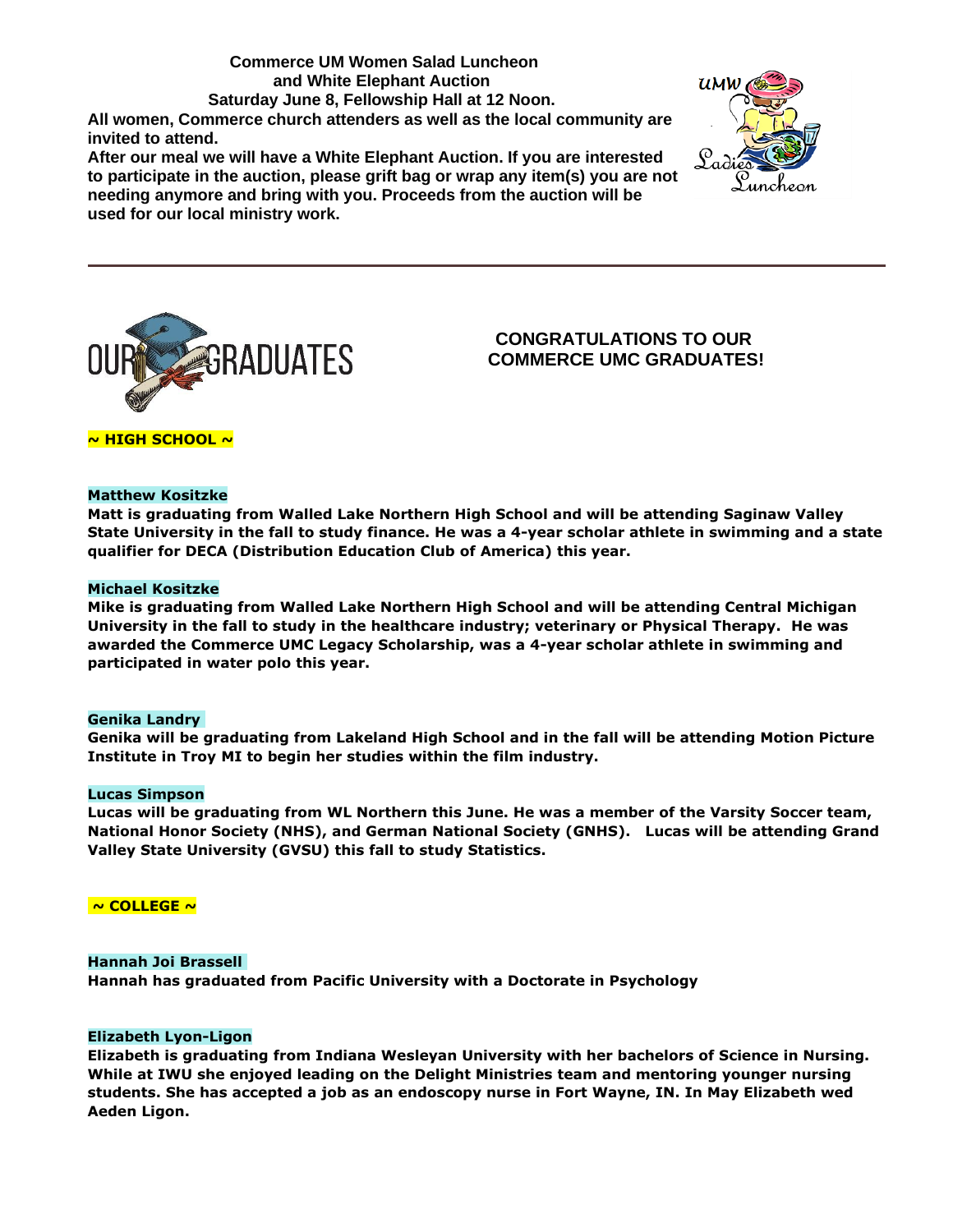## **Hailey Lyon-Moser**

**Hailey is graduating from Taylor University with her Bachelors of Science in Environmental Science. While at Taylor she was a part of the Stewards of Creation club. Last summer Hailey worked for the Indiana DNR, educating visitors about the 6 Bison that reside at Ouabache State Park. Hailey wed Caleb Moser earlier this month. They will be moving to Ballwin, MO for their jobs.** 

### **Alissa Pellett**

**Graduating from Central Michigan University with a Bachelor's Degree - Applied Arts with a Major in Communication and Science Disorders and a minor in American Sign Language. Alissa was a member of the all-female Accapella group On The Rox all four years at CMU as well as Front Desk Manager at Saxe-Herrig Hall. She will be applying to graduate school for Speech-Language Pathology, as her career goal is to work in an Elementary School as a Speech-Language Pathologist.**

### **Michael Stefanou**

**Michael graduated from Grand Valley State University with a BS, Geology-Chemistry & a Minor in Goespatial Technology. He is working as an Environmental Scientist providing consulting services related to environmental regulations with GHD in Farmington. He plans to pursue his Masters Degree beginning in Sept. 2023.**



**Samaritan's Purse Christmas Child Shoeboxes We continue all year collecting for our next Samaritan's Purse Christmas Child Shoeboxes that will be filled and shipped in November. Each month we will list a specific item needed. The tote for your donation is in the back of the Fellowship Hall. Each Months items can be dropped off at any time, not just the month listed.**

**For JUNE ... TOYS: Matchbox cars, play-doh, jumpropes, balls (small &** 

# **inflatable) and also Washcloths**

*Past Months for Shoeboxes always includes Deodorant & Bar Ivory Soap plus:*

**Jan - Hats & Gloves Feb. - Accessories- hair ties-sunglasses-headbands**

**March - Quality Crafts (that will fit in the shoebox) & Toothbrushes**

**April - Stuffed Toys (like Beanie Babies, small to fit in the shoeboxes)**

**May - Washcloths, Chapstick, Comb & Brush, Toothbrush, Bar Soap, Deodorant.**



*Continue to Pray for*

**Clayton LaTurneau Betty Barry Aza Catau Susan Nadeau**